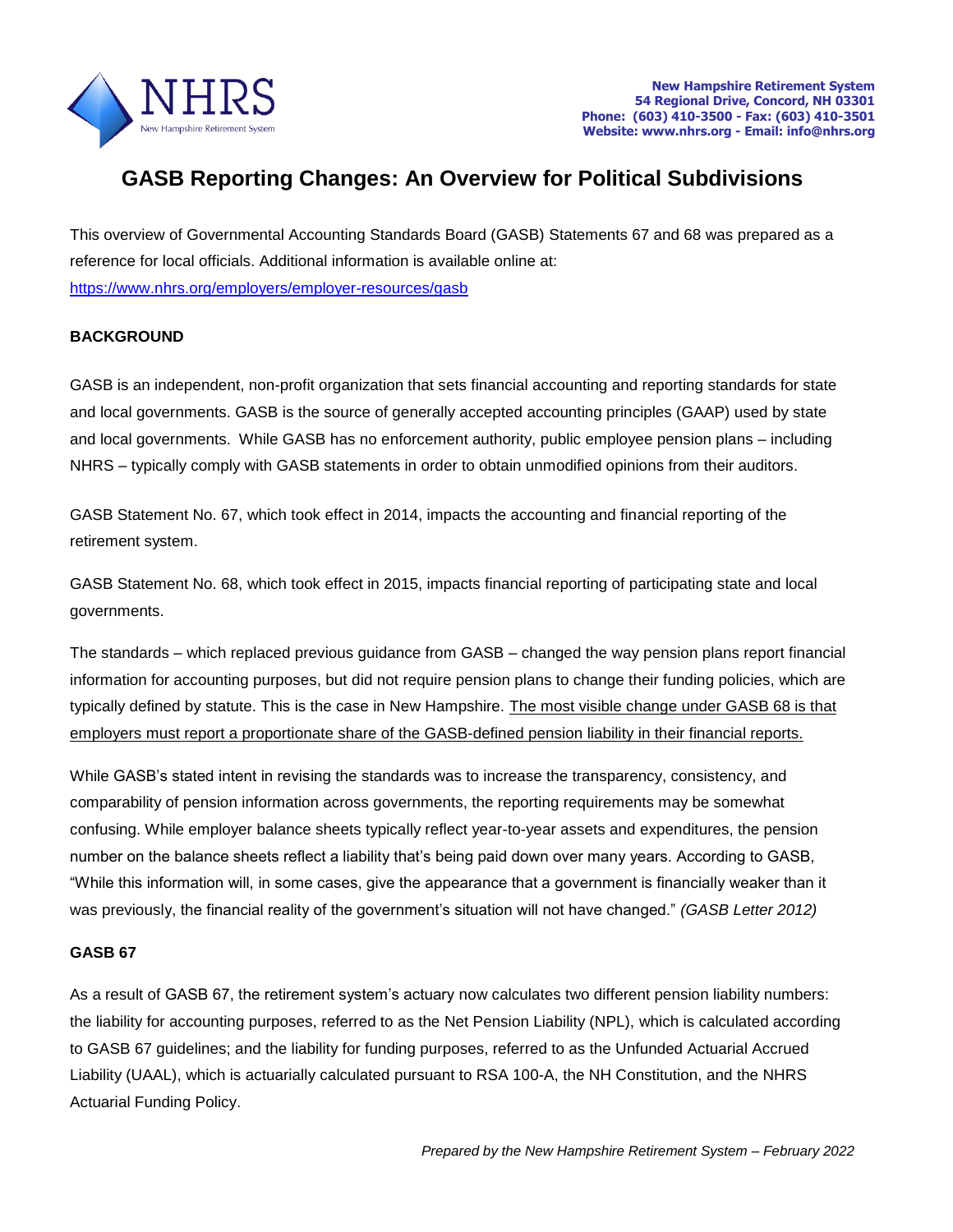For the fiscal year ended June 30, 2021, the NPL (accounting) was \$4.43 billion, while the UAAL (funding) was \$5.72 billion. For GASB purposes, NHRS had a funded ratio of 72.2%. For actuarial purposes, the funded ratio was 64.2%.

The major reason for this disparity is the GASB 67 requirement to use the fair value of assets at the close of the fiscal year to calculate the retirement system's funded ratio – as opposed to NHRS' actuarial method of "smoothing" investment gains and losses over a five-year period. In some years, this is likely to lead to greater annual fluctuations in NHRS' reported NPL as compared to the UAAL.

#### **GASB 68**

Under GASB 68, individual employers must report a proportionate share of the NPL and the pension expense on their financial statements, along with related deferred outflows and inflows of resources. Previously, employers only reported the annual contributions they made to the retirement system.

Reporting the proportionate share will not impact NHRS employer contributions or local property tax rates. However, the presence of a large number representing unfunded pension costs on local government or school district balance sheets could give the incorrect impression that employers/taxpayers have an immense debt that must be paid immediately, which is not the case.

## **ANSWERS TO COMMON QUESTIONS**

**Is there a simple way to explain this topic to a constituent?** Yes. Using the analogy of a home mortgage, the previous GASB reporting standard required employers to report how much they paid toward their mortgage each year; under the new GASB standard, employers now have to report the outstanding balance of their mortgage. And just like a homeowner with a \$200,000 unpaid mortgage, there is no expectation that this amount must be paid off in one year. The owner – just as NHRS employers currently do – makes consistent monthly payments and pays down the debt over time.

Bottom line: GASB 67 and 68 reporting is just a different way of accounting for the same pension liability that existed previously**,** which continues to be due over time, not immediately.

**Does the GASB 68 pension data impact NHRS employer contribution rates?** No. Employer contribution rates are actuarially determined pursuant to RSA 100-A, the NH Constitution, and the NHRS Actuarial Funding Policy. The retirement system has a statutory funding schedule to pay down the UAAL, which is not affected by GASB 68.

**Will reporting this liability increase local property taxes?** No. These reports are for accounting and financial reporting purposes only and do not impact local property tax rates or future NHRS employer contribution rates. This is because the pension liability will be presented in the "government-wide financial statement," not the "fund financial statement" that is used by the state Department of Revenue Administration for tax rate-setting purposes.

**Why did GASB change the financial reporting rules?** GASB's position is that pension costs and obligations should be recorded on financial statements as employees earn them, not when the government contributes or